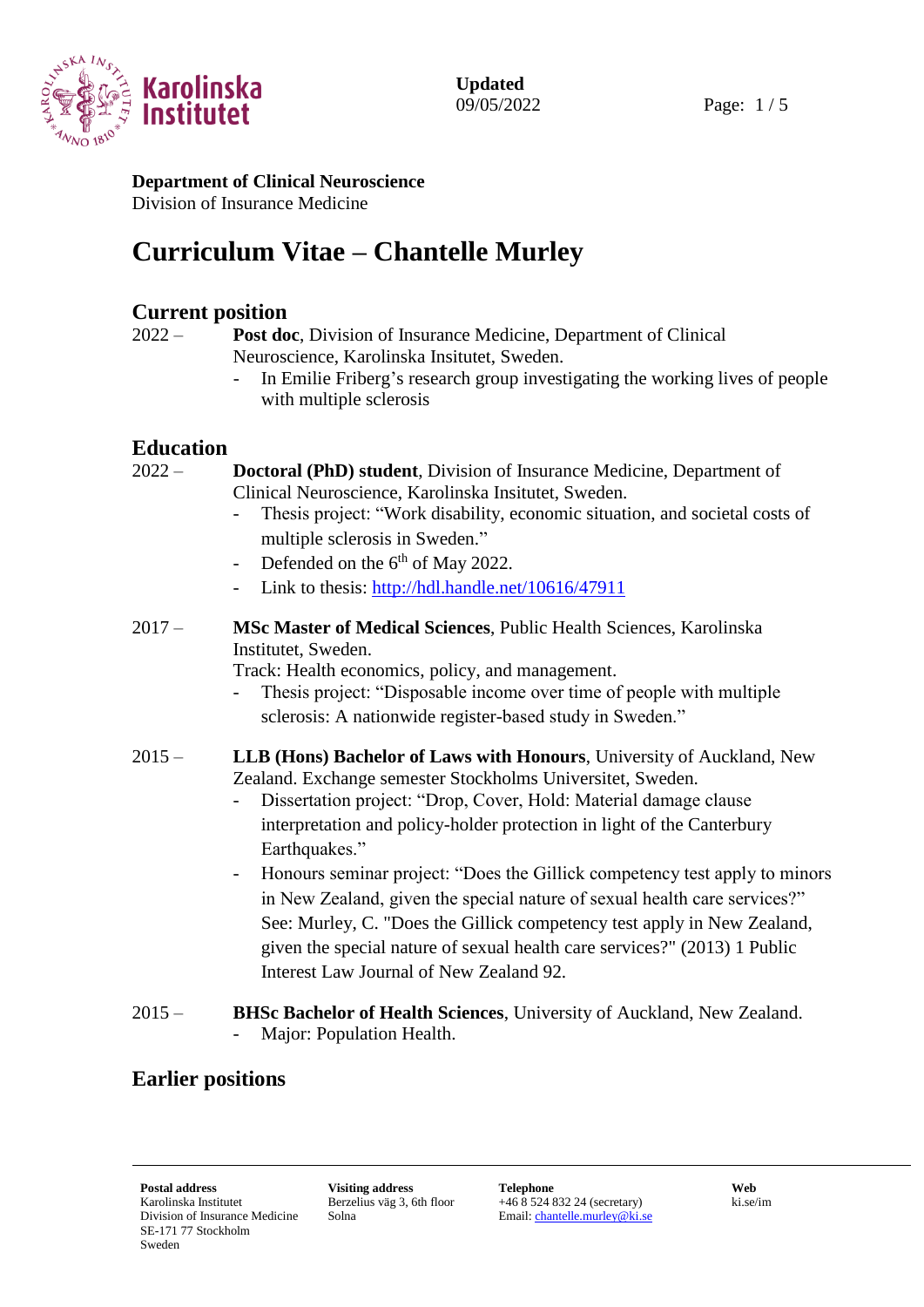

2017-2018 Research assistant in the "Sickness absence, health and life situation" research group, Division of Insurance Medicine, Karolinska Institutet. 2017 Policy contractor, PHARMAC pharmaceutical reimbursement agency, New Zealand. 2016 Policy intern, PHARMAC pharmaceutical reimbursement agency, New Zealand.

## **Publications**

### **Publications in peer reviewed journals**

- Karampampa K, Gyllensten H, **Murley C**, Alexanderson K, Kavaliunas A, Olsson T, Manouchehrinia A, Hillert J, Friberg E. Early vs. late treatment initiation in multiple sclerosis and its impact on cost of illness: A register-based prospective cohort study in Sweden. Mult Scler J Exp Transl Clin. 2022 Apr 24;8(2):20552173221092411.
- Smyrke N, Dunn N, **Murley C**, Mason D. Standardized mortality ratios in multiple sclerosis: Systematic review with meta-analysis. Acta Neurol Scand. 2021 Mar; 145(3): 360-370.
- Bosma AR, **Murley C,** Aspling J, Hillert J, G Schaafsma F, R Anema J, Boot CRL, Alexanderson K, Machado A, Friberg E. Trajectories of sickness absence and disability pension days among people with multiple sclerosis by type of occupation. Multiple Sclerosis Journal. Mult Scler. 2021 Oct 6:13524585211048759. Epub ahead of print.
- **Murley C,** Tinghög P, Alexanderson K, Hillert J, Friberg E, Karampampa K. Cost-of-Illness Progression Before and After Diagnosis of Multiple Sclerosis: A Nationwide Register-Based Cohort Study in Sweden of People Newly Diagnosed with Multiple Sclerosis and a Population-Based Matched Reference Group. Pharmacoeconomics. 2021 Jul;39(7):835-851.
- **Murley C**, Tinghög P, Karampampa K, Hillert J, Alexanderson K, Friberg E. Types of working-life sequences among people recently diagnosed with multiple sclerosis in Sweden: A nationwide register-based cohort study. BMJ Open. 2020 Dec 29;10(12):e039228.
- Bütepage G, Esawi A, Alexanderson K, Friberg E, **Murley C**, Hillert J, Karampampa K. Cost-of-illness trajectories among people with multiple sclerosis by comorbidity: A register-based prospective study in Sweden. Mult Scler J Exp Transl Clin. 2020 Oct 23;6(4):2055217320968597.
- **Murley C**, Karampampa K, Alexanderson K, Hillert J, Friberg E. Diagnosis-specific sickness absence and disability pension before and after multiple sclerosis diagnosis: An 8-year nationwide longitudinal cohort study with matched references. Mult Scler Relat Disord. 2020;42:102077.
- **Murley C,** Friberg E, Hillert J, Alexanderson K, Yang F. Validation of multiple sclerosis diagnoses in the Swedish National Patient Register. Eur J Epidemiol. 2019 Sep 6; 34:1161-9.
- Gyllensten H, Kavaliunas A, **Murley C**, Alexanderson K, Hillert J, Tinghög P, Friberg F. Costs of illness progression for different multiple sclerosis phenotypes: A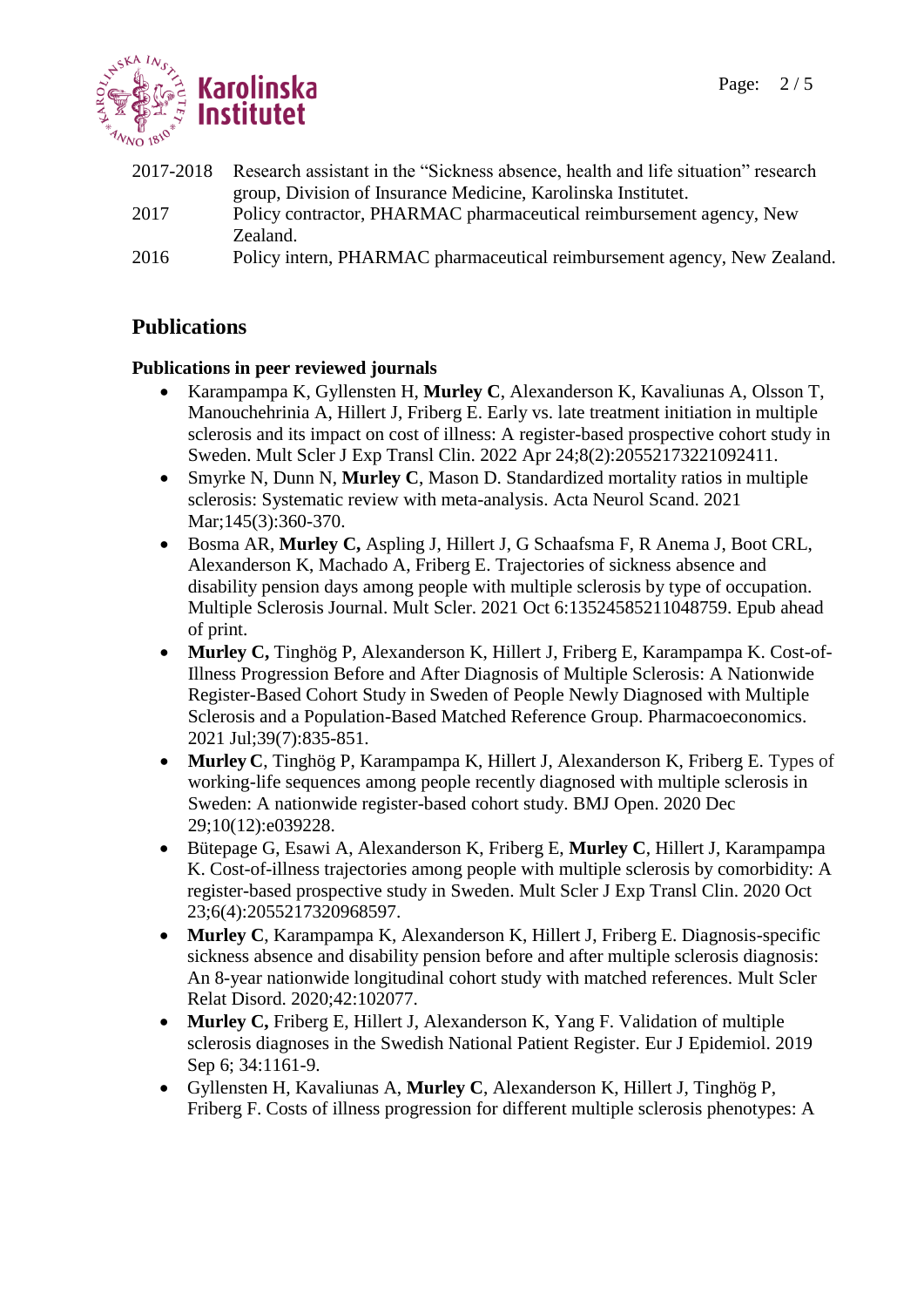

population-based study in Sweden. Mult Scler J Exp Transl Clin. 2019 Jun 28;5(2):2055217319858383.

- Wiberg M, **Murley C**, Tinghög P, Alexanderson K, Palmer E, Hillert J, Stenbeck M, Friberg E. Earnings among people with multiple sclerosis compared to references, in total and by educational level and type of occupation: a population-based cohort study at different points in time. BMJ Open. 2019 Jul 11;9(7):e024836.
- Karampampa K, Gyllensten H, Yang F, **Murley C**, Friberg E, Hillert J, Alexanderson K. Healthcare, sickness absence, and disability pension cost trajectories in the first 5 years after diagnosis with multiple sclerosis: A prospective register-based cohort study in Sweden. Pharmacoecon Open. 2019 Jun 11;4: 91-103.
- **Murley C**, Yang F, Gyllensten H, Alexanderson K, Friberg E. Disposable income trajectories of working-aged individuals with diagnosed multiple sclerosis. Acta Neurol Scand. 2018. 138(6): 490-499.
- **Murley C**, Mogard O, Wiberg M, Alexanderson K, Karampampa K, Friberg E, Tinghög P. Trajectories of disposable income among people of working ages diagnosed with multiple sclerosis: a nationwide register-based study in Sweden 7 years before to 4 years after diagnosis with a population-based reference group. BMJ Open. 2018. 8(5): e020392.

#### **Abstracts accepted and presented at international conferences**

- **2021 EPH**, Virtual Bosma A**, Murley C**, Aspling J, Hillert J, Schaafsma F, Anema J, Boot C.R.L, Alexanderson K, Machado A, Friberg E. Trajectories of sickness absence and disability pension by type of occupation in multiple sclerosis. 14th European Public Health (EPH) Conference, 10 – 12 November 2021. Oral presentation.
- **2021 EPH**, Virtual Machado A, **Murley C**, Hillert J, Andersson K, Friberg E. Sickness absence and disability pension within different employment status in multiple sclerosis. 14th European Public Health (EPH) Conference, 10 – 12 November 2021. Poster presentation.
- **2020 ISPOR Europe**, Virtual **Murley C**, Tinghög P, Karampampa K, Hillert J, Alexanderson K, Friberg E. Patterns of working life sequences among people recently diagnosed with MS in Sweden: A nationwide register-based longitudinal cohort study. Value in Health, 2020, 23 (Suppl 2); S637. ISPOR Europe 2020; Virtual, 14-18 November 2020. Poster presentation.
- **2020 EUMASS,** Virtual **Murley C,** Karampampa K, Alexanderson K, Hillert J, Friberg E. Diagnosis-specific sickness absence and disability pension before and after multiple sclerosis diagnosis with a matched reference group: a Swedish study. European Union for Medicine in Assurance and Social Security (EUMASS) Congress; Basel, Switzerland, 17-19 September 2020. Virtual 16-17 September 2021. Oral presentation.
- **Murley C,** Tinghög P, Karampampa K, Hillert J, Alexanderson K, Friberg E. Patterns of working life sequences among people recently diagnosed with MS in Sweden: A nationwide register-based longitudinal cohort study. European Health Economics Association (EuHEA) Conference; Oslo, Norway, 7-10 July 2020. Cancelled.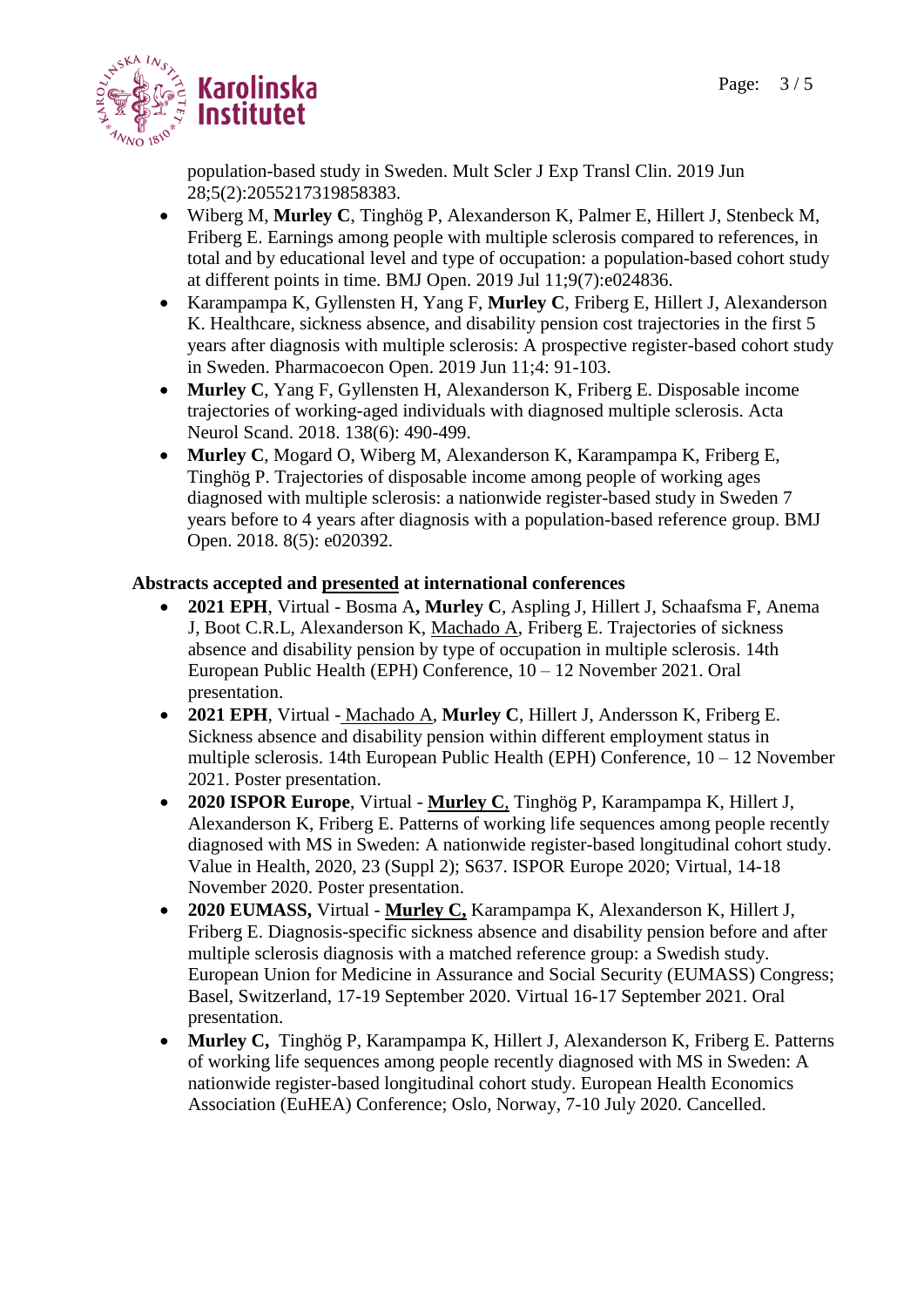

- **2019 EPH,** Marseille, France **Murley C,** Wiberg M, Tinghög P, Alexanderson K, Palmer E, Hillert J, Stenbeck M, Friberg E. Earnings among people with multiple sclerosis in Sweden, by education and occupation. European Journal of Public Health, 2019, 29 (Suppl 4). 12th European Public Health (EPH) Conference, 20-23 November 2019. Oral presentation.
- **2019 ECTRIMS,** Stockholm, Sweden **Murley C**, Friberg E, Hillert J, Alexanderson K, Yang F. Validation of the multiple sclerosis diagnosis codes of patients aged 16-64 years recorded in the Swedish National Patient Register in 2001-2013 by two sequential register-based case-definition algorithms. Multiple Sclerosis Journal, 2019, 25 (Suppl 2); 581. 35th Congress of the European Committee for Treatment and Research in Multiple Sclerosis (ECTRIMS), 11-13 September 2019. Poster presentation.
- **2019 ECTRIMS,** Stockholm, Sweden **Murley C**, Karampampa K, Hillert J, Alexanderson K, Friberg E. Diagnosis-specific sickness absence and disability pension in the years before and after multiple sclerosis diagnosis: an 8-year nationwide cohort study with a matched reference group. Multiple Sclerosis Journal, 2019, 25 (Suppl 2); 289. 35th Congress of the European Committee for Treatment and Research in Multiple Sclerosis (ECTRIMS), 11-13 September 2019. Poster presentation.
- **2019 ECTRIMS,** Stockholm, Sweden- Karampampa K, Gyllensten H, **Murley C**, Kavaliunas A, Alexanderson K, Manouchehrinia A, Hillert J, Olsson T, Friberg E. Disability and cost of illness trajectories among people with MS initiating early vs late with disease modifying MS therapies: a register-based study in Sweden. Multiple Sclerosis Journal, 2019, 25 (Suppl 2); 641-2. 35th Congress of the European Committee for Treatment and Research in Multiple Sclerosis (ECTRIMS), 11-13 September 2019. Poster presentation.
- **2019 ECTRIMS,** Stockholm, Sweden Bütepage G, Esawi A, Alexanderson K, Friberg E, **Murley C**, HillertJ, Karampampa K. Cost trajectories of healthcare, sickness absence, and disability pension among newly diagnosed people with MS: A register-based longitudinal study in Sweden analysing the cost of illness trajectories of MS by comorbidity groups**.** Multiple Sclerosis Journal, 2019, 25 (Suppl 2); 423. 35th Congress of the European Committee for Treatment and Research in Multiple Sclerosis (ECTRIMS), 11-13 September 2019. Poster presentation.
- **2018 ISPOR,** Barcelona, Spain Karampampa K, Gyllensten H, Yang F, **Murley C,**  Friberg E, Hillert J, Alexanderson K. Healthcare, sickness absence, and disability pension cost trajectories in five years following MS diagnosis: Register-based prospective cohort studies in Sweden. Value in Health. 2018 21 (Suppl 3); S335-S335. ISPOR Europe 2018, 10-14 November 2018. Poster presentation.
- **2018 ECTRIMS,** Berlin, Germany **Murley C,** Yang F, Gyllensten H, Alexanderson K, Friberg E. Disposable income trajectories of working-aged people with a multiple sclerosis diagnosis: A Swedish register-based cohort study. Multiple Sclerosis Journal. 2018 24; 571-572. 34th Congress of the European Committee for Treatment and Research in Multiple Sclerosis (ECTRIMS), 10-12 October 2018. Poster presentation.
- **2018 ECTRIMS,** Berlin, Germany Karampampa K, Gyllensten H, Yang F, **Murley C,** Friberg E, Hillert J, Alexanderson K. Cost progression regarding healthcare,